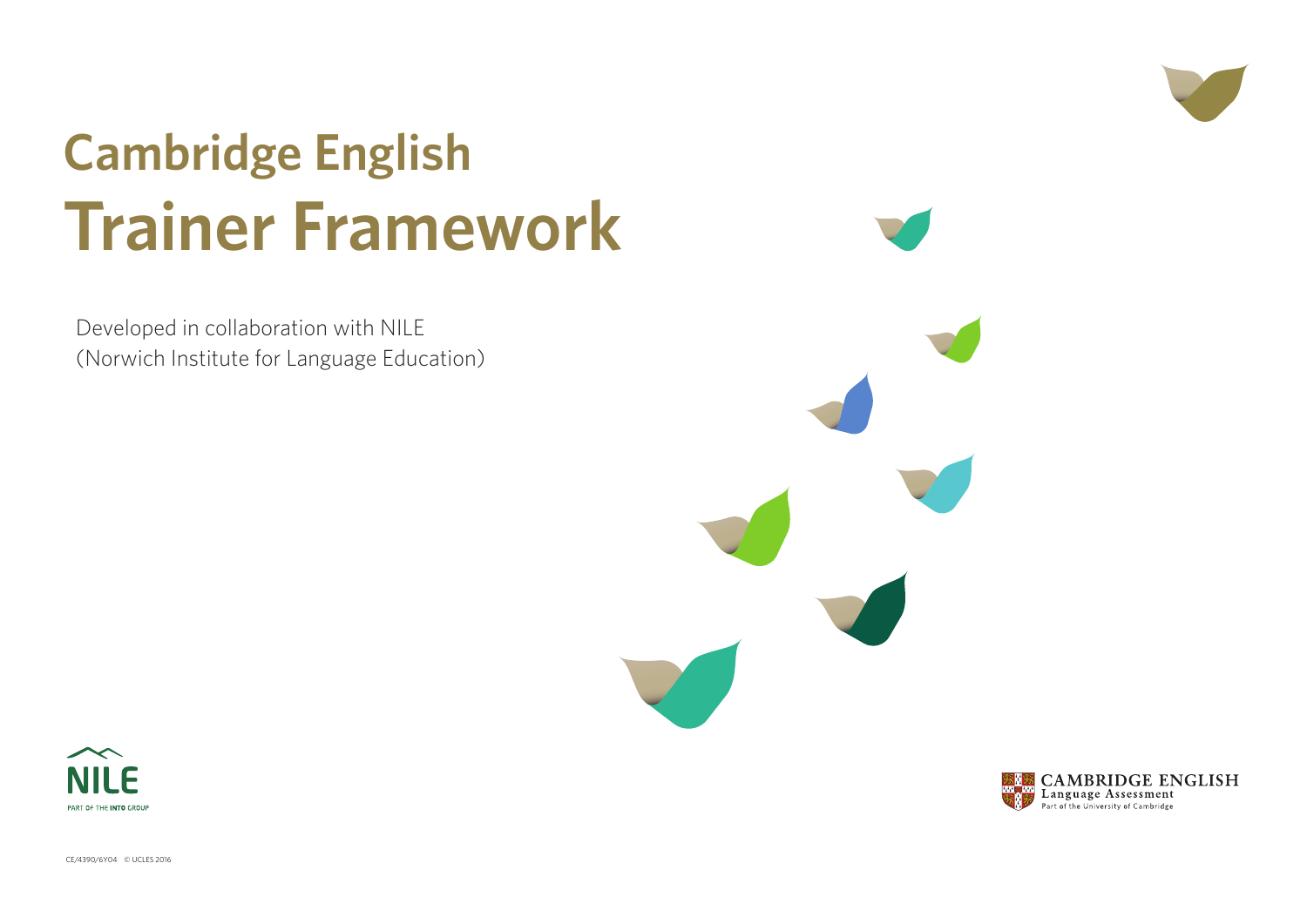d act on comparisons between training and teaching situations. understanding of their individual, d institutional cultures.

ainees' strengths and weaknesses by ety of needs-analysis tools before, and a course. Plans and conducts sessions

es' experience and attitudes as a core of training principles.

ly and efficiently with emergent needs.

e different ways in which specific learn. Uses a variety of strategies and et the participants' needs and preferences.

es a deep knowledge of, and sensitivity to institutional and cultural aspects across of teaching and training environments.

of trainee groups shows deep analysis differences.

relops the awareness of individual in trainees using a wide range of

|                                               | <b>From Teacher to Trainer</b>                                                                                                                                                                                                                                                                                                                                                                                                                                                                | <b>Autonomous Trainer</b>                                                                                                                                                                                                                                                                                                                                                                                                                                                                                                                                                                                                               |                                                                                                                                                                                                                                 |
|-----------------------------------------------|-----------------------------------------------------------------------------------------------------------------------------------------------------------------------------------------------------------------------------------------------------------------------------------------------------------------------------------------------------------------------------------------------------------------------------------------------------------------------------------------------|-----------------------------------------------------------------------------------------------------------------------------------------------------------------------------------------------------------------------------------------------------------------------------------------------------------------------------------------------------------------------------------------------------------------------------------------------------------------------------------------------------------------------------------------------------------------------------------------------------------------------------------------|---------------------------------------------------------------------------------------------------------------------------------------------------------------------------------------------------------------------------------|
| Analysing teacher needs                       | Has understanding of a specific training situation.<br>Identifies basic strengths and weaknesses of trainees<br>through informal contact with trainees and shared<br>experience in the teaching situation.<br>Acknowledges that teachers have different<br>experiences and attitudes to teaching and learning.<br>Acknowledges emergent needs and is in the process<br>of building strategies to deal with them.<br>Knows that adults in training situations learn in many<br>different ways. | Has an understanding of the individual, teaching and<br>institutional cultures of a range of specific training<br>situations.<br>Identifies trainees' strengths and weaknesses based<br>on information about the situation supplied, or initial<br>analysis prior to, or at the beginning of the course.<br>Plans accordingly.<br>Incorporates different experiences and attitudes to<br>plan and conduct sessions.<br>Demonstrates flexibility of approach by attempting<br>to deal with emergent needs.<br>Articulates specific differences in the ways that<br>adults learn and uses this knowledge to plan and<br>conduct sessions. | Can draw an<br>a variety of t<br>Has a deep u<br>teaching and<br>Identifies tra<br>using a varie<br>throughout a<br>accordingly.<br>Uses teache<br>component<br>Deals flexibly<br>Evaluates the<br>participants<br>tasks to mee |
| individual<br>differences<br>ealing<br>$\cap$ | Demonstrates sensitivity to the individual,<br>institutional and cultural differences in their<br>own teaching environment.<br>Describes training groups in terms of their general<br>characteristics.<br>Takes individual differences into account when<br>planning and conducting training activities.                                                                                                                                                                                      | Demonstrates experience of dealing with individual,<br>institutional and cultural aspects of training<br>environments.<br>Describes trainee groups in terms of their individual<br>differences.<br>Uses a range of strategies to take individual<br>differences into account when planning and<br>conducting training activities.                                                                                                                                                                                                                                                                                                       | Demonstrate<br>to individual<br>a wide range<br>Description<br>of individual<br>Actively dev<br>differences in<br>strategies.                                                                                                   |

# **Cambridge English Trainer Framework**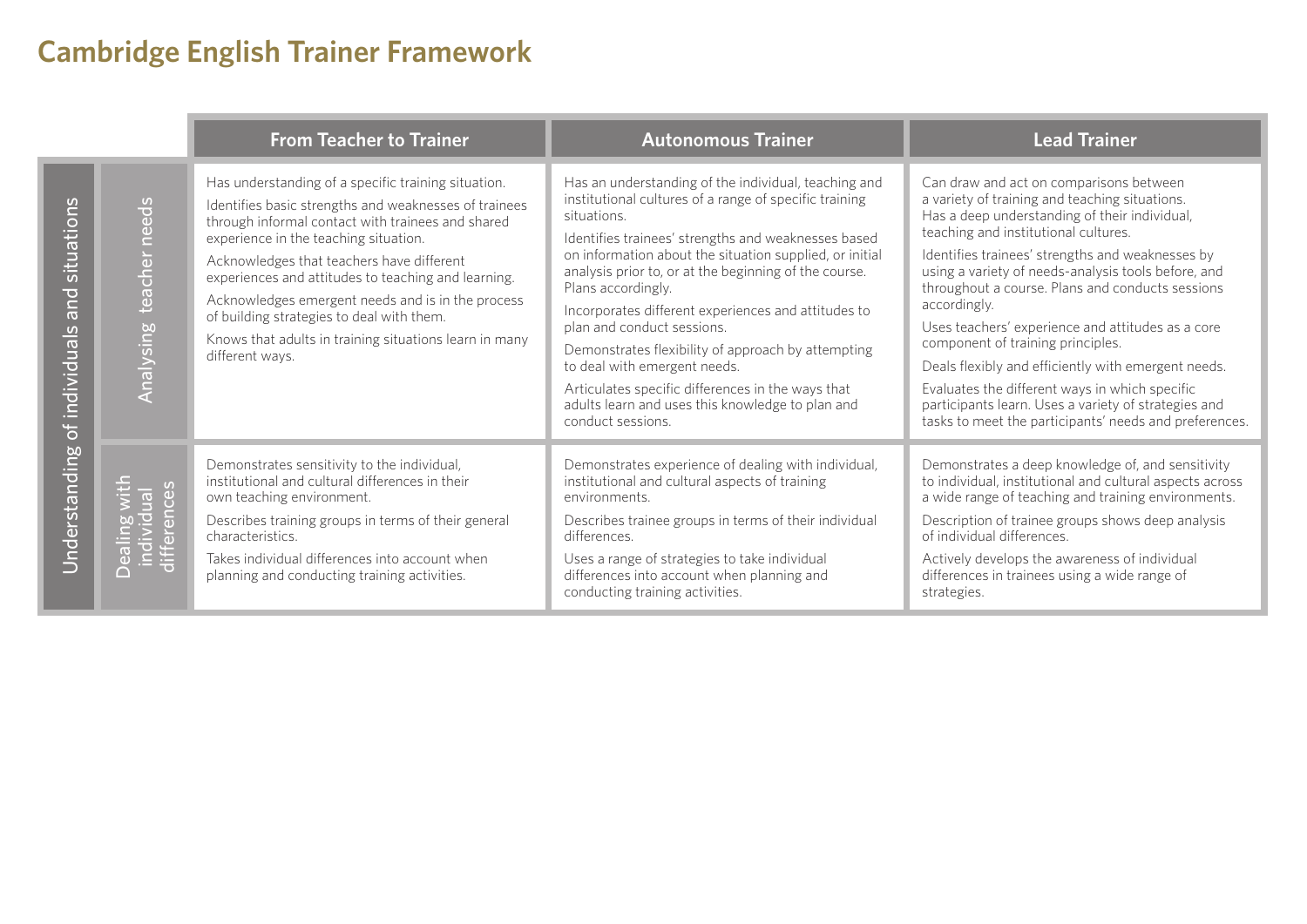Knowledge of teaching, training and teacher development

Knowledge of teaching, training and teacher development

#### **Lead Trainer**

- es a wide range of effective core e teaching principles and practices.
- ange of established and current theories g classroom practice.
- sroom practice to a range of varied nodels of learning.
- es knowledge of a range of theoretical nguage description (e.g. discourse anatics, systemic functional linguistics).

understanding of processes involved in aching practice. Makes use of specific to bring to the surface teacher beliefs ing and learning to facilitate deep change y in their teaching practice.

I deals purposefully and empathetically ges involved in changing teaching -<br>ng a range of strategies.

uses a wide range of training practices hes.

understanding of the specific t needs of individuals. Provides on long-term development pathways for  $\frac{1}{2}$  ovides an extensive range of resources, ecialisms.

h external pressure agents to manage s while actively engaging teachers in strategies for dealing with external

fers to a broad range of teacher research.

|                                                 | <b>From Teacher to Trainer</b>                                                                                                                                                                                                                                                                                                                                                   | <b>Autonomous Trainer</b>                                                                                                                                                                                                                                                                                                                                                                                                                                            |                                                                                                                                                                            |
|-------------------------------------------------|----------------------------------------------------------------------------------------------------------------------------------------------------------------------------------------------------------------------------------------------------------------------------------------------------------------------------------------------------------------------------------|----------------------------------------------------------------------------------------------------------------------------------------------------------------------------------------------------------------------------------------------------------------------------------------------------------------------------------------------------------------------------------------------------------------------------------------------------------------------|----------------------------------------------------------------------------------------------------------------------------------------------------------------------------|
| Knowledge of teaching                           | Demonstrates a basic range of core principles of<br>effective teaching.<br>Provides rationale for classroom practice based on<br>own experience.<br>Clarifies purpose of a limited range of classroom<br>practice.<br>Gives accurate and appropriate information about<br>language form, meaning and use (e.g. parts of speech,<br>tenses, usage, functional-notional language). | Demonstrates a good range of core principles of<br>effective teaching. Is aware of non-core teaching<br>practices.<br>Provides rationale for classroom practice based<br>on own and others' experience.<br>Clarifies purpose of classroom activities with<br>reference to varied lesson frameworks.<br>Gives accurate and appropriate information<br>about different ways of describing language<br>(e.g. grammaticalised lexis rather than lexicalised<br>grammar). | Demonstrate<br>and non-core<br>Refers to a ra<br>underpinning<br>Relates class<br>theoretical m<br>Demonstrate<br>models of lar<br>analysis, prag                          |
| Knowledge of training                           | Acknowledges that it takes time and effort for<br>teachers to change their practice.<br>Acknowledges the challenges involved in changing<br>teaching practice.<br>Knows and uses basic training practices.                                                                                                                                                                       | Understands basic processes involved in changing<br>teaching practice and provides practical guidance that<br>will help teachers integrate appropriate changes into<br>their practice.<br>Supports teachers in meeting the challenges involved<br>in changing teaching practice.<br>Knows and uses a range of training practices.                                                                                                                                    | Has a deep u<br>changing tea<br>techniques to<br>about teachi<br>appropriately<br>Accepts and<br>with challeng<br>practice, usir<br>Knows and u<br>and approac             |
| ent<br>pm<br>Knowledge of<br>develop<br>teacher | Acknowledges that professional development takes<br>different forms and is a career-long process. Provides<br>suggestions of a limited range of teaching resources.<br>Is aware of external pressures on teachers from<br>education ministries, training activity sponsors,<br>parents and the media.<br>Is aware of key research in teacher development.                        | Has a broad understanding of the field of teacher<br>development. Provides a wide range of suggestions<br>for courses and resources that can contribute to<br>professional development.<br>Advises teachers on strategies for dealing with<br>external pressures.<br>Has read a range of teacher development research.                                                                                                                                               | Has a deep u<br>development<br>information<br>teachers. Prc<br>including spe<br>Engages with<br>expectations<br>developing s<br>pressures.<br>Regularly ref<br>development |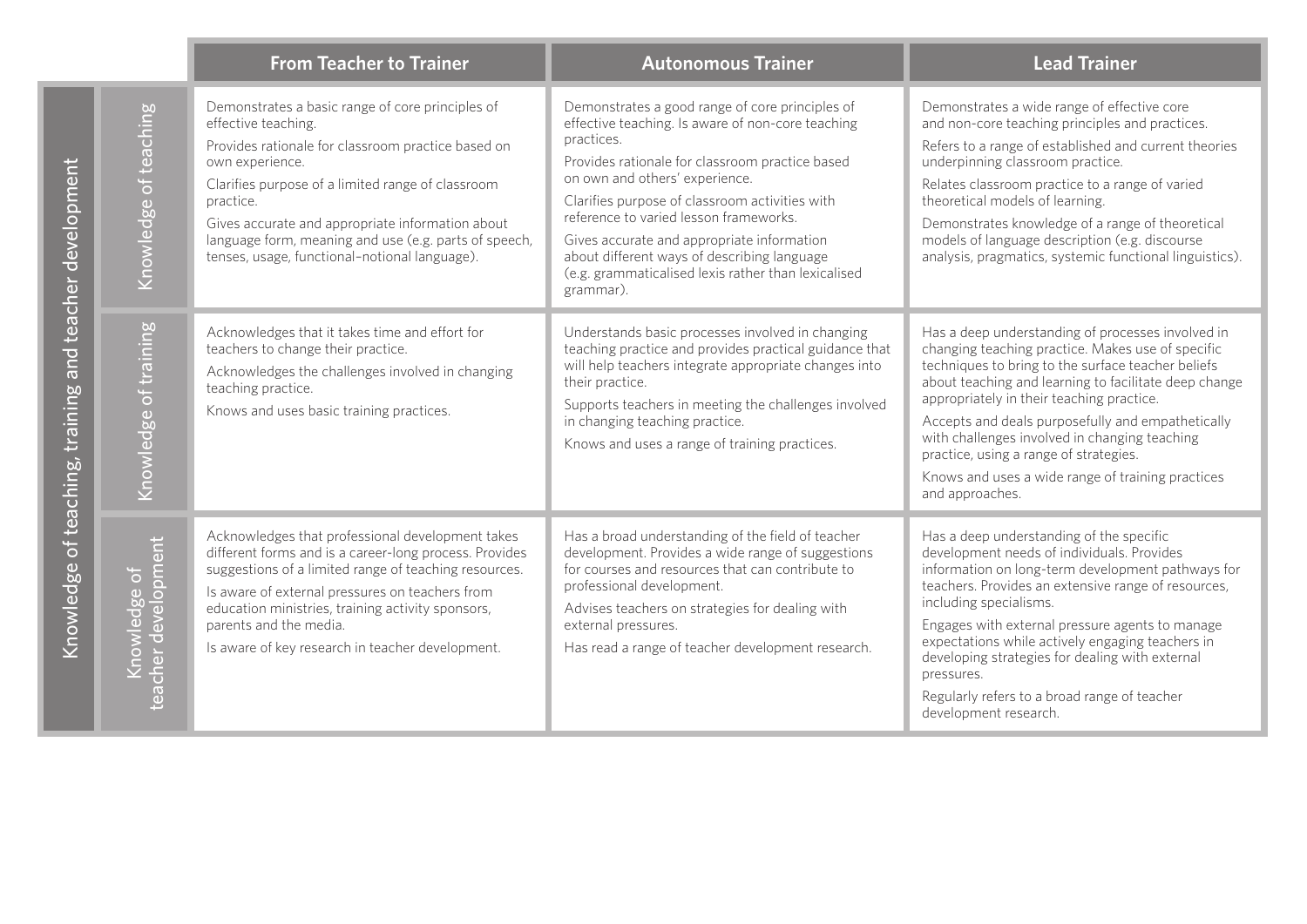- Inducts independently designed training a clearly specified audience.
- ulates training aims in relation to trainee fs, values and the training situation.
- ages time to focus on trainee learning nile achieving session aims.
- nt content to design a range of activity eference to principles of training course raining situation, and own beliefs and
- range of techniques to scaffold learning.
- vities with anticipated problems of process in mind.
- edge of individuals and group dynamics  $\theta$  learning, manage problems and deal  $\sin$  the training room.
- ipled, spontaneous decisions to vary plan ctivities during sessions as needs arise in mergent cognitive or affective teacher group.
- ainee language awareness through the se.
- integrates trainee-generated input raining.
- grates different group-dynamic activities throughout training.
- s the physical space of the training venue of purposes.
- Ily integrates creative and critical thinking pment throughout training.
- e of techniques to collect feedback training.
- own reflections, post-task trainee d external requirements (education onsor organisation) as they arise during activity.
- Ick to negotiate training with participants rogresses. Integrates institutional and al goals.

|                                           | <b>From Teacher to Trainer</b>                                                                                                                                                                                                                                                                                                                                                                         | <b>Autonomous Trainer</b>                                                                                                                                                                                                                                                                                                                                                                                                                                                                                                                        |                                                                                                                                                                                                                                                                                     |
|-------------------------------------------|--------------------------------------------------------------------------------------------------------------------------------------------------------------------------------------------------------------------------------------------------------------------------------------------------------------------------------------------------------------------------------------------------------|--------------------------------------------------------------------------------------------------------------------------------------------------------------------------------------------------------------------------------------------------------------------------------------------------------------------------------------------------------------------------------------------------------------------------------------------------------------------------------------------------------------------------------------------------|-------------------------------------------------------------------------------------------------------------------------------------------------------------------------------------------------------------------------------------------------------------------------------------|
| Planning training activities              | Plans according to materials provided for training<br>activities.<br>Articulates aims clearly.<br>Achieves aims of activities in the time allotted<br>(with occasional over running or under running).                                                                                                                                                                                                 | Appropriately adapts materials provided for training<br>activities. Produces own activities for specific<br>purposes.<br>Clearly articulates training aims in relation to<br>trainee needs.<br>Achieves aims of activities in the time allotted.<br>Selects content relevant to the stated aims.<br>Includes different input types and ways of organising<br>learning activities.<br>Demonstrates awareness of sequencing to achieve<br>main aims.<br>Anticipates problems related to content and process<br>and adapts materials appropriately. | Plans and co<br>activities for<br>Clearly articu<br>needs, belief<br>Flexibly man<br>priorities wh<br>Uses relevan<br>types with re<br>design, the t<br>values.<br>Uses a wide<br>Designs acti<br>content and                                                                       |
| activities<br>ning<br>Conducting tra      | Creates a learning environment conducive to learning.<br>Delivers training activities as planned.<br>Sets up activities in a way which is clear to learners.<br>Grades language appropriately.<br>Monitors tasks and keeps teachers on task.<br>Displays awareness of group dynamics.<br>Manages learning space appropriately.<br>Is aware of the need to stimulate critical and<br>creative thinking. | Uses a range of strategies to maintain a positive<br>environment throughout training.<br>Varies timing and set-up of activities based on trainee<br>reactions and group dynamics.<br>Raises trainee awareness about grading their own<br>language.<br>Uses information from monitoring tasks to inform<br>future activities.<br>Uses different forms of group dynamics for different<br>activities.<br>Uses different room set-ups for different purposes.<br>Stimulates critical and creative thinking.                                         | Uses knowle<br>to maximise<br>with conflict<br>Makes princ<br>and adapt ad<br>reaction to e<br>needs of the<br>Develops tra<br>training cour<br>Consistently<br>throughout t<br>Skilfully integ<br>purposefully<br>Skilfully uses<br>for a variety<br>Systematica<br>skills develop |
| $\frac{1}{2}$<br>activities<br>activities | Collects post-session feedback from trainees.<br>Reflects on own training and participant feedback<br>post activity.<br>Identifies key areas for improvement in activities<br>conducted. Uses feedback to inform future training.                                                                                                                                                                      | Integrates some feedback stages during training.<br>Reflects on own and others' feedback as it is collected<br>during the course.<br>Uses feedback to adapt training activity content as<br>it progresses.                                                                                                                                                                                                                                                                                                                                       | Uses a range<br>throughout t<br>Synthesises<br>feedback and<br>ministry/spo<br>the training a<br>Uses feedba<br>as training p<br>organisation                                                                                                                                       |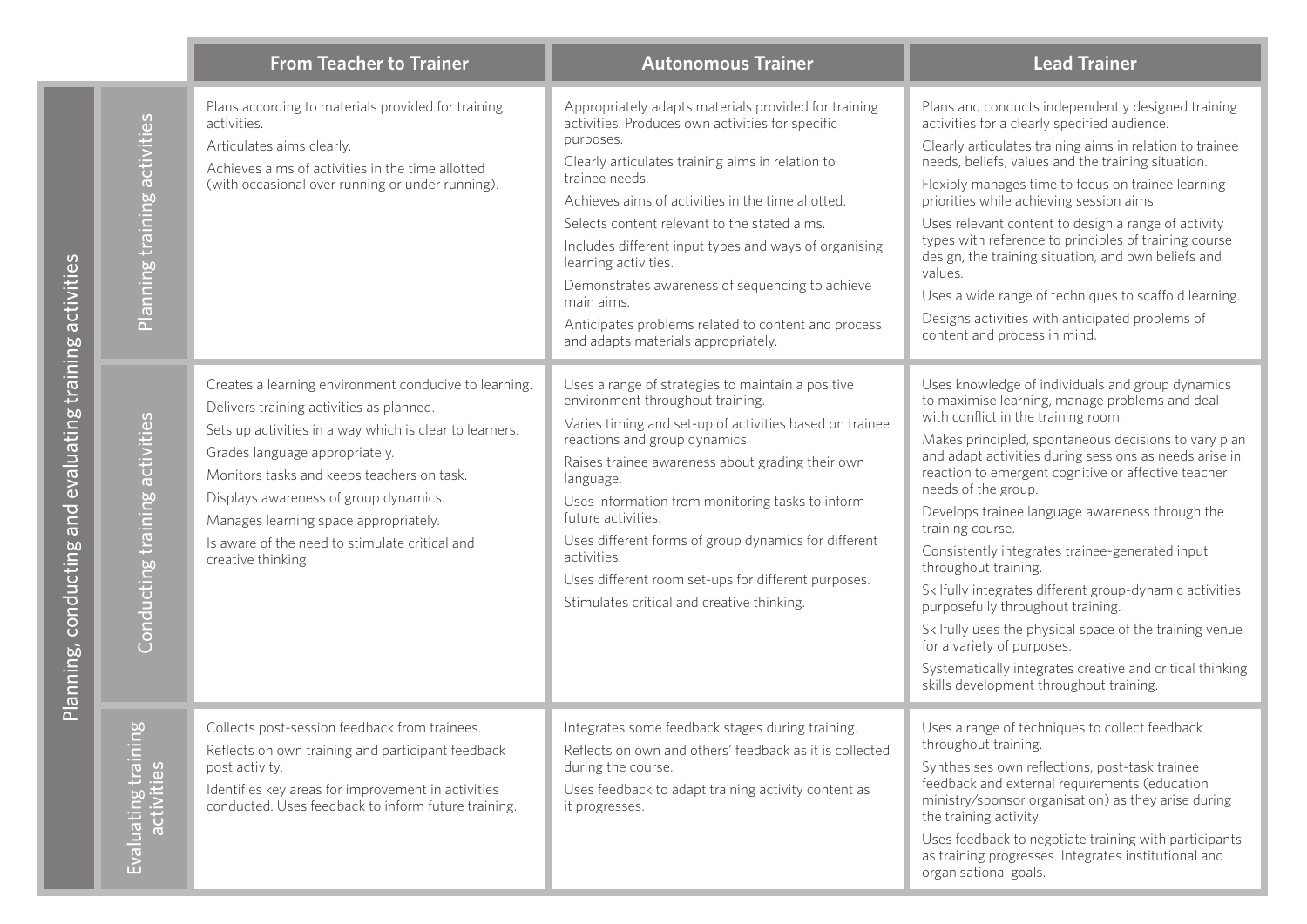|                                   |                                                                                            | <b>From Teacher to Trainer</b>                                                                                                                                                                | <b>Autonomous Trainer</b>                                                                                                                                                                                                                                                                                                    |                                                                                                                                                                                              |
|-----------------------------------|--------------------------------------------------------------------------------------------|-----------------------------------------------------------------------------------------------------------------------------------------------------------------------------------------------|------------------------------------------------------------------------------------------------------------------------------------------------------------------------------------------------------------------------------------------------------------------------------------------------------------------------------|----------------------------------------------------------------------------------------------------------------------------------------------------------------------------------------------|
| assessing teaching                | Supporting teachers                                                                        | Discusses strengths and needs with teachers.<br>Suggests general strategies for development.<br>Supports teachers with relevant and up-to-date<br>resources and tools.                        | Elicits specific strengths and needs from teachers.<br>Suggests clear and appropriate strategies for<br>development based on e.g. dialogue with teachers,<br>co-planning, observation of teaching practice.<br>Actively supports teachers by having them critically<br>engage with relevant, up-to-date resources and tools. | Elicits individua<br>throughout trail<br>needs.<br>Helps teachers,<br>own clear and a<br>development.<br>Leads and moti<br>programmes fo<br>and creatively e<br>resources and t              |
| back on and                       | Observing<br>teaching                                                                      | Schedules classroom observations.<br>Uses given observation tools appropriately.                                                                                                              | Sets up classroom observations with an awareness of<br>different trainer roles before and during observations,<br>e.g. discussion of lesson plan.<br>Adapts available observation tools where appropriate.                                                                                                                   | Plans and sets u<br>agreement of o<br>e.g. trainer role<br>Designs approp<br>documentation                                                                                                   |
| feeding<br>Supporting, observing, | $\overline{5}$<br>back<br>hing<br>$\overline{\mathbf{C}}$<br>$\frac{8}{10}$<br>tea<br>Feed | Offers general and constructive feedback.<br>Identifies a number of areas for improvement.<br>May avoid negative feedback.<br>Generally relates feedback to available assessment<br>criteria. | Offers clear, constructive and sensitive feedback.<br>Identifies key steps and gives concrete advice for<br>improvement, with some attempt to involve the<br>teacher.<br>Approaches negative feedback sensitively.<br>Generally relates feedback to available assessment<br>criteria and agreed action points.               | Offers clear, cor<br>using a range of<br>Elicits key steps<br>improvement, p<br>pathway with a<br>as appropriate.<br>Uses a range of<br>managing nega<br>Consistently rel<br>assessment crit |
|                                   | Assessing<br>teaching                                                                      | Generally applies given assessment criteria accurately<br>to a training situation.                                                                                                            | Consistently applies given assessment criteria<br>accurately to a training situation.<br>Critically appraises given assessment criteria and<br>feeds into their development where necessary.                                                                                                                                 | Critically and a<br>training situatic<br>Researches ass<br>modifications a<br>tools for specifi                                                                                              |

idual strengths and needs from teachers training, including nurturing emergent

ners, through negotiation, to define their nd appropriate strategies and activities for nt.

notivates teachers. Initiates development es for teachers. Enables them to critically ely engage with relevant, up-to-date nd tools.

ets up classroom observations, with joint of outcomes and practical considerations, role in classroom.

propriate observation tools, criteria and tion.

constructive and sensitive feedback, ge of styles.

teps and concrete strategies for nt, prioritising a clear development th an achievable number of next steps ate.

ge of strategies for dealing with and egative feedback.

y relates feedback specifically to available criteria and agreed action points.

nd accurately applies given criteria to a ation.

assessment tool effectiveness, suggesting  $\frac{1}{10}$  as necessary and designing assessment ecific purposes, as appropriate.